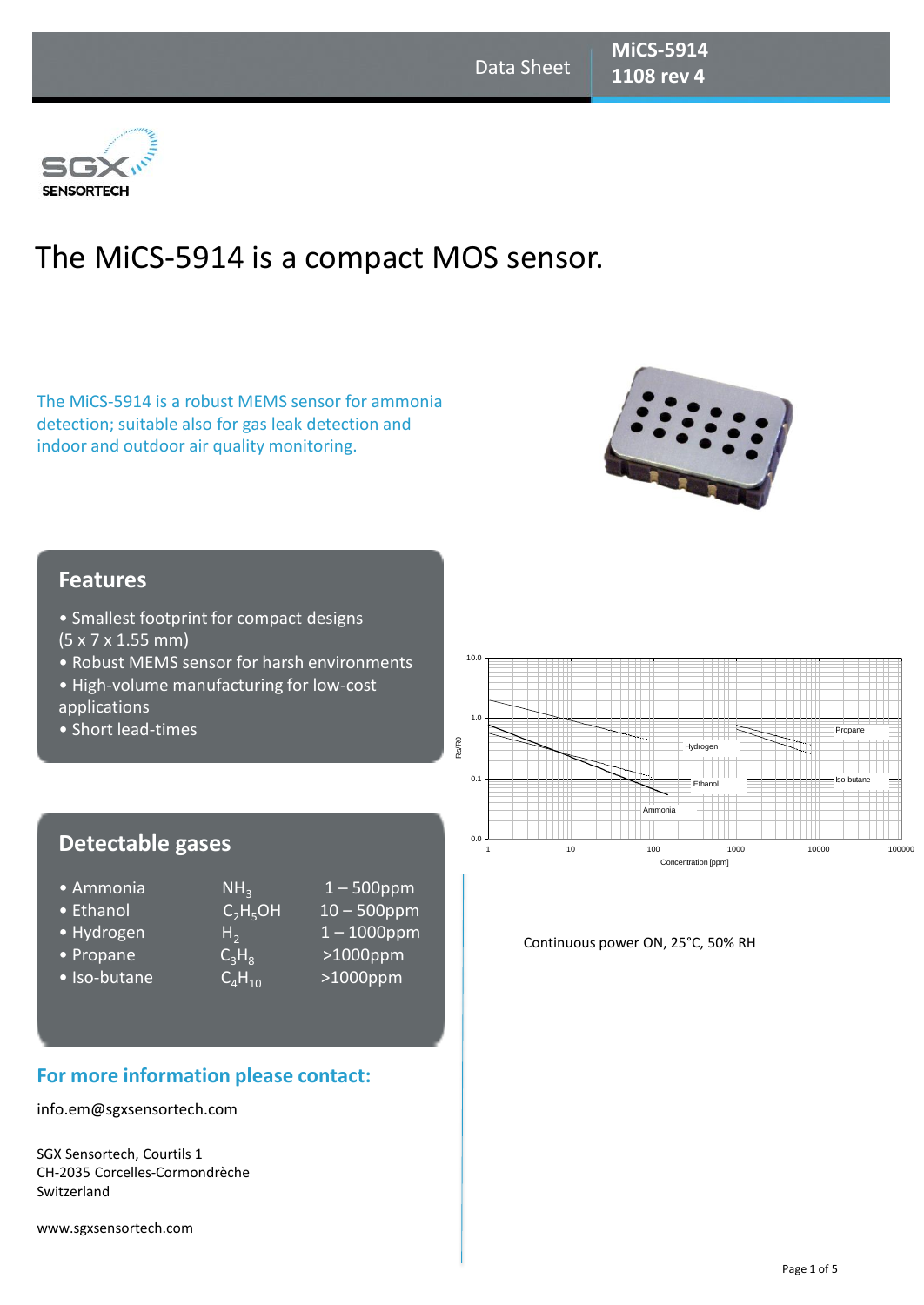**Performance sensor**

| <b>Characteristic</b><br><b>RED sensor</b> | <b>Symbol</b>             | <b>Typ</b> | <b>Min</b> | <b>Max</b> | <b>Unit</b> |
|--------------------------------------------|---------------------------|------------|------------|------------|-------------|
| Sensing resistance in air (see note 1)     | $R_{0}$                   | -          | 10         | 1500       | $k\Omega$   |
| Typical NH3 detection range                | FS.                       |            |            | 300        | ppm         |
| Sensitivity factor (see note 2)            | $\mathsf{P}_{\mathsf{R}}$ | -          | 1.5        | 15         |             |

Notes:

- 1. Sensing resistance in air  $R_0$  is measured under controlled ambient conditions, i.e. synthetic air at 23 ±5°C and 50 ± 10% RH. Sampling test.
- 2. Sensitivity factor is defined as R<sub>s</sub> in air divided by R<sub>s</sub> at 1 ppm of NH<sub>3</sub>. Test conditions are 23 ± 5°C and  $50 \pm 10\%$  RH. Indicative values only. Sampling test.

## IMPORTANT PRECAUTIONS:

Read the following instructions carefully before using the MiCS-5914 described here to avoid erroneous readings and to prevent the device from permanent damage.

- The sensor must be reflow soldered in a neutral atmosphere, without soldering flux vapours.
- The sensor must not be exposed to high concentrations of organic solvents, silicone vapours or cigarette-smoke in order to avoid poisoning the sensitive layer.
- Heater voltage above the specified maximum rating will destroy the sensor due to overheating.
- This sensor is to be placed in a filtered package that protects it against water and dust projections.
- SGX sensortech strongly recommends using ESD protection equipment to handle the sensor.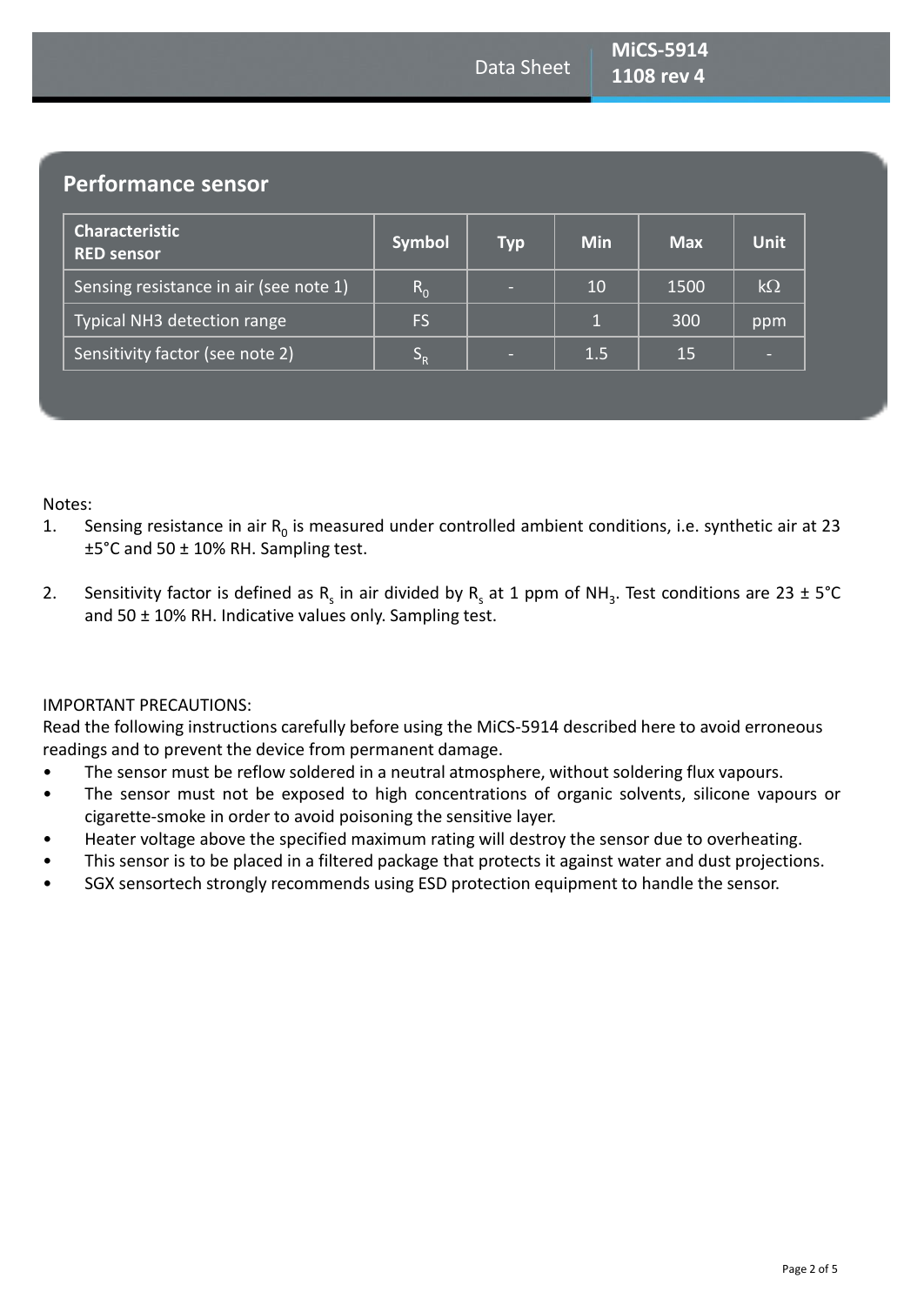## Data Sheet

# $\overset{+5V}{\oplus}$  $\pm$  $\circ$  $\omega$ 리 **GND**



**MiCS-5914 1108 rev 4** 

MiCS-5914 with recommended supply circuit (top view)

**Power circuit circuit circuit circuit is typically a E96 resistor at 93.1 Ω. This resistor is** necessary to obtain the right temperature on the heater while using a single 5V power supply. The resulting voltage is typically VH = 2.2V.

MiCS-5914 with measurement circuit (top view)

The voltage measured on the load resistor is directly linked to the resistance of the sensor respectively. RLOAD must be 820  $\Omega$  at the lowest in order not to damage the sensitive layer.

| <b>Parameter</b>                       | <b>Symbol</b>             | <b>Typ</b> | <b>Min</b> | <b>Max</b> | <b>Unit</b>    |
|----------------------------------------|---------------------------|------------|------------|------------|----------------|
| Heating power                          | P <sub>H</sub>            | 66         | 60         | 73         | mW             |
| Heating voltage                        | $\mathsf{V}_{\mathsf{H}}$ | 2.2        | -          | ×.         | $\overline{V}$ |
| Heating current                        | W                         | 30         | -          | -          | mA             |
| Heating resistance<br>at nominal power | $R_{\rm H}$               | 72         | 64         | 80         | $\Omega$       |

| <b>Rating</b>                             | <b>Symbol</b>  | Value / Range | <b>Unit</b>     |
|-------------------------------------------|----------------|---------------|-----------------|
| Maximum heater power dissipation          | P <sub>H</sub> | 88            | mW              |
| Maximum sensitive layer power dissipation | Ps             | 8             | $m\overline{W}$ |
| Voltage supplyHeating current             | <b>Vsupply</b> | $4.9 - 5.1$   | V               |
| Relative humidity range                   | <b>RH</b>      | $5 - 95$      | %RH             |
| Ambient operating temperature             | Tamb           | $-30 - 85$    | $^{\circ}$ C    |
| Storage temperature range                 | <b>Tsto</b>    | $-40 - 120$   | $^{\circ}$ C    |
| <b>Storage humidity range</b>             | <b>RHsto</b>   | $5 - 95$      | %RH             |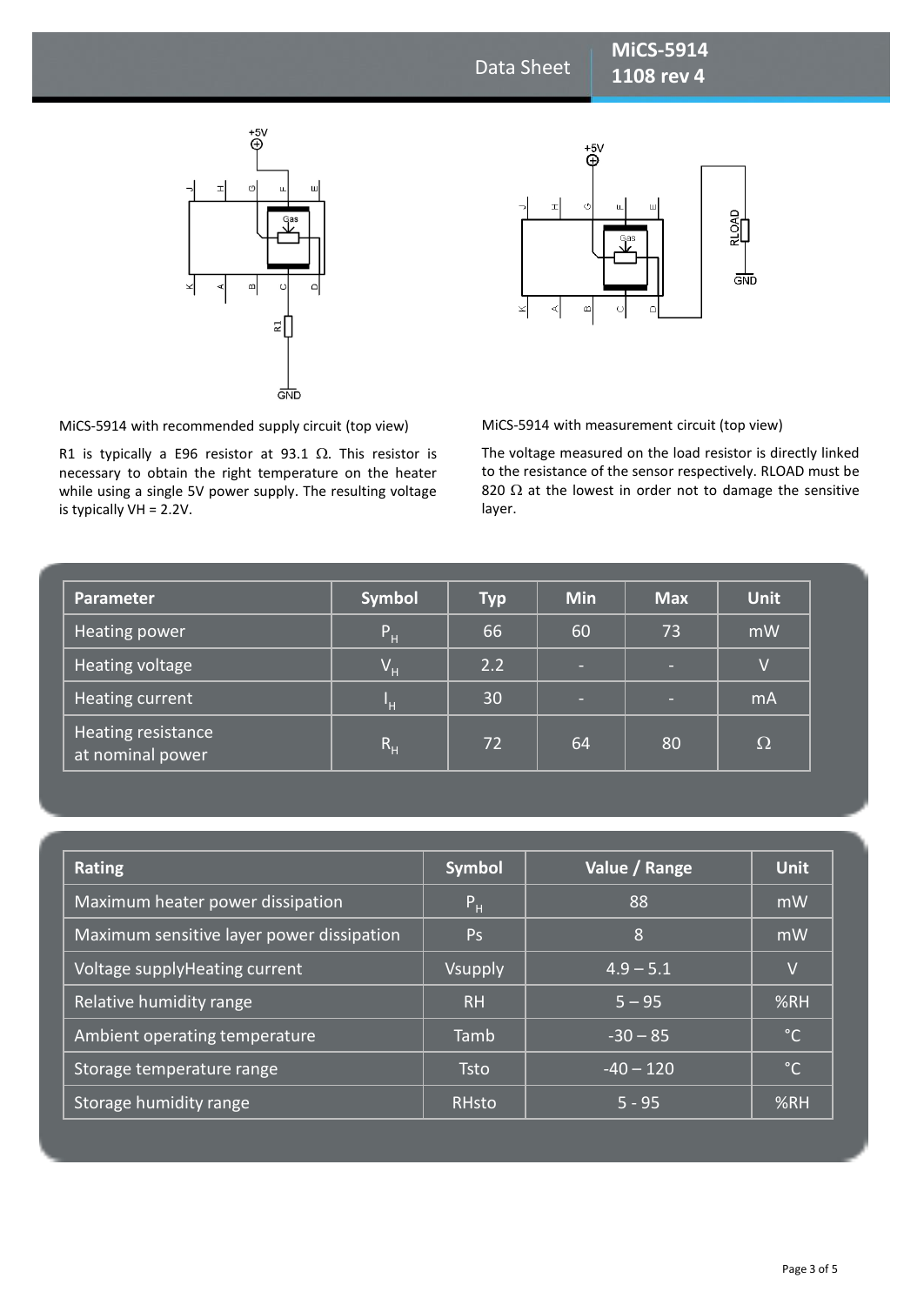## Data Sheet

**MiCS-5914 1108 rev 4** 





## **Package outline dimensions**

The package is compatible with SMD assembly process.

| Pin                       | Connection      |
|---------------------------|-----------------|
| $\mathbf A$               |                 |
| $\, {\bf B}$              |                 |
| $\mathsf{C}$              | Rh1             |
| $\mathbf D$               | Rs <sub>1</sub> |
| E                         |                 |
| $\boldsymbol{\mathrm{F}}$ | Rh2             |
| G                         | Rs2             |
| H                         |                 |
| $\bf J$                   |                 |
| K                         |                 |



MiCS-5914 configuration (bottom view)

## **Sensor configuration**

The silicon gas sensor structure consists of an accurately micro machined diaphragm with an embedded heating resistor and the sensing layer on top. The internal connections are shown above.